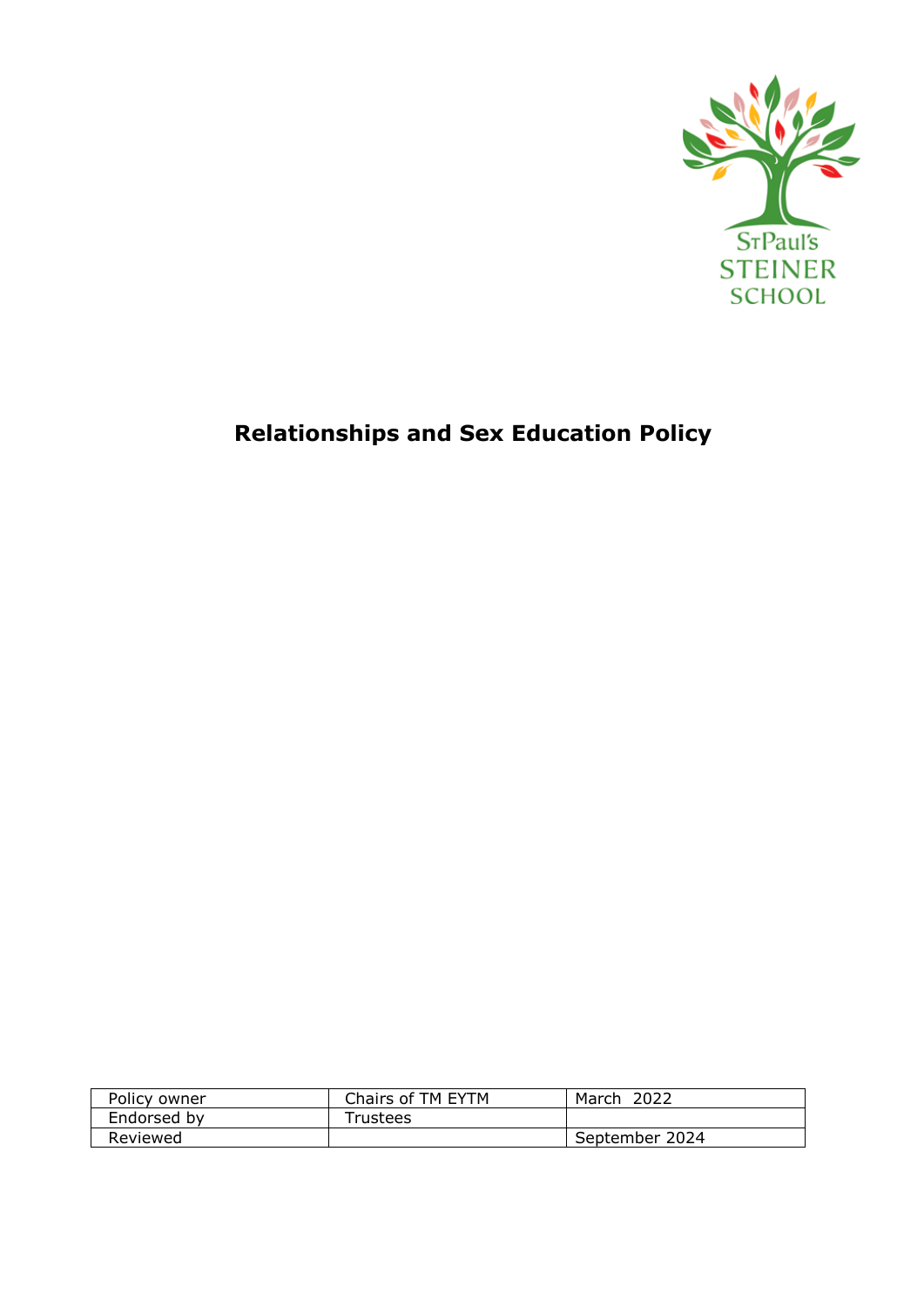## **Relationships and Sex Education Policy**

St Paul's Steiner School is committed to safeguarding and promoting the welfare of children and young people and expects all staff and volunteers to share this commitment.

Under the provisions of the Equality Act 2010, schools must not unlawfully discriminate against pupils because of their age, sex, race, disability, religion or belief, gender reassignment, pregnancy or maternity, marriage or civil partnership, or sexual orientation (collectively known as the protected characteristics). Schools must also make reasonable adjustments to alleviate disadvantage and be mindful of the SEND Code of Practice when planning for these subjects. Everyone is unique and everyone is equal.

This policy sets out how St Paul's Steiner school supports the children's physical, emotional and moral development through its Relationship and Sex Education.

We have consulted staff through the Kindergarten and Teachers Meeting, parents through the SPCG, and students through the school council.

### **Introduction**

Positive relationships and respect for differences are at the core of Steiner-Waldorf education. From the beginning, each lesson and activity have a relationship aspect, which is consciously fostered by the teachers. The key is healthy, respectful relationships, focusing on family and friendships, in all contexts, including online.

The delivery of RSE is holistic and inter-related. Our school spans the age range from 3 to 14 years, so we adapt our practice to ensure that it is age appropriate and meets the developmental stage of the children. Every day is an opportunity to work on social aspects, to navigate relationships is an integral part of the school experience. Positive relationships are also supported through the Behaviour and Anti-bullying policies and should be read in conjunction with this policy.

In Kindergarten to Class V the focus is on Relationship Education, and the curriculum fosters a reverence for a common humanity with appreciation of differences as part of humanity and the natural world.

The aim of our Relationship and Sex Education from Class VI and onwards, is to continue to instil a strong sense of self and respect for others, to have a clear sense of what constitutes good relationships, to carry a reverence for sexual reproduction, alongside an understanding that some children are conceived in other, equally valid ways. We aim for our students to leave school confident to navigate the future challenges around not only wellbeing, relationships and choices about sex but keeping safe from unhealthy relationships, unwanted pregnancies and STI's, to be well trained in online safety, consent (Sex and the Law) and know how to access sexual health and wellbeing provision, in short, to prepare the students to be able to make informed decisions about their adult lives.

'Our highest endeavour must be to develop free human beings who are able of themselves to impart purpose and direction to their lives.' (Rudolf Steiner)

### **Aims**

A growing ability to form strong and positive relationships with others depends on the deliberate cultivation of character traits and positive personal attributes. The RSE aspect of the education can be presented in three spheres: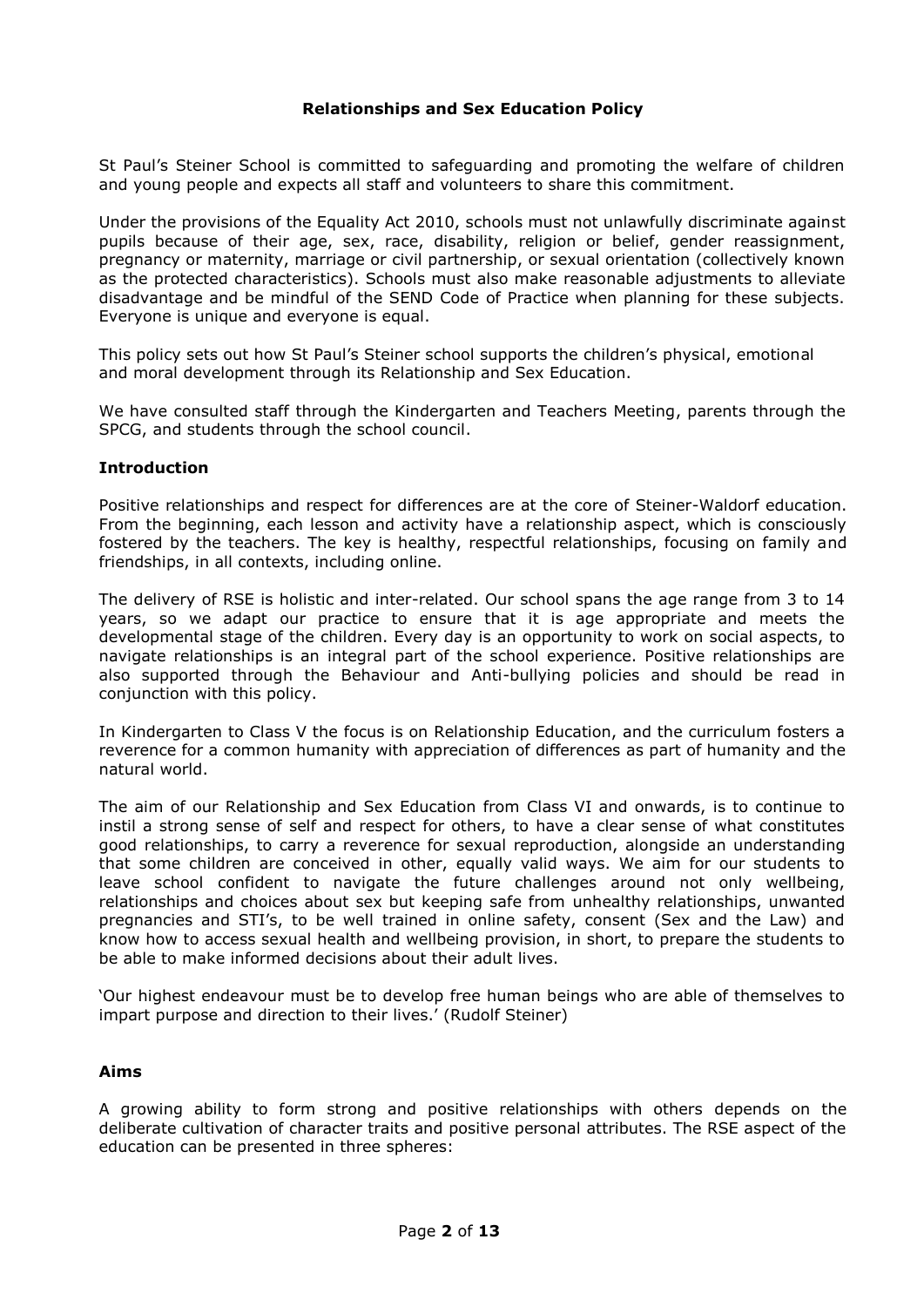## **Ethics, values and attitudes**

- developing an understanding of right and wrong and feeling for individual conscience
- developing love, care and respect for self, other people and for the natural world
- developing and nurturing stable relationships, which include friendships, marriage, civil partnership, and families of different forms, including sole parents, as vital for the nurture of children
- exploring moral dilemmas with compassion
- develop willing, feeling and thinking to inform moral decisions
- resilience: the ability to stick to a task will enable the child to achieve goals and recover from setbacks and challenging periods in their lives

### **Personal skills**

- practicing empathy
- self-respect and self-worth
- respect for others' feelings and boundaries
- managing emotions and relationships confidently and sensitively
- developing confidence in talking, listening, and thinking about sex and healthy relationships
- communicating effectively using correct language
- appreciating that choices have consequences for oneself and others
- managing conflict
- learning how to recognise exploitation and abuse
- distinguishing between different types of online content and making well-founded decisions

### **Knowledge of**

- what constitutes a healthy relationship
- physical development, including changes in puberty
- human sexuality, reproduction, and sexual health
- differences in sex, sexual orientation, gender identity and gender expression, as part of human diversity
- how the law applies to sexual relationships
- consent
- the effects of early, unplanned pregnancy
- contraception and abortion
- how to access relevant advice and support services

The Kindergarten and Class teachers will keep an open dialogue with their class and will strive to answer children's' questions honestly, but always in an age-appropriate manner. From Kindergarten through to Class VIII there are conversations between students and teachers about positive and healthy relationships with family, friends, and the wider community. Through this, the aim is for children to be able to understand relationships that bring happiness and security and are also able to recognise those that do not and how to seek help.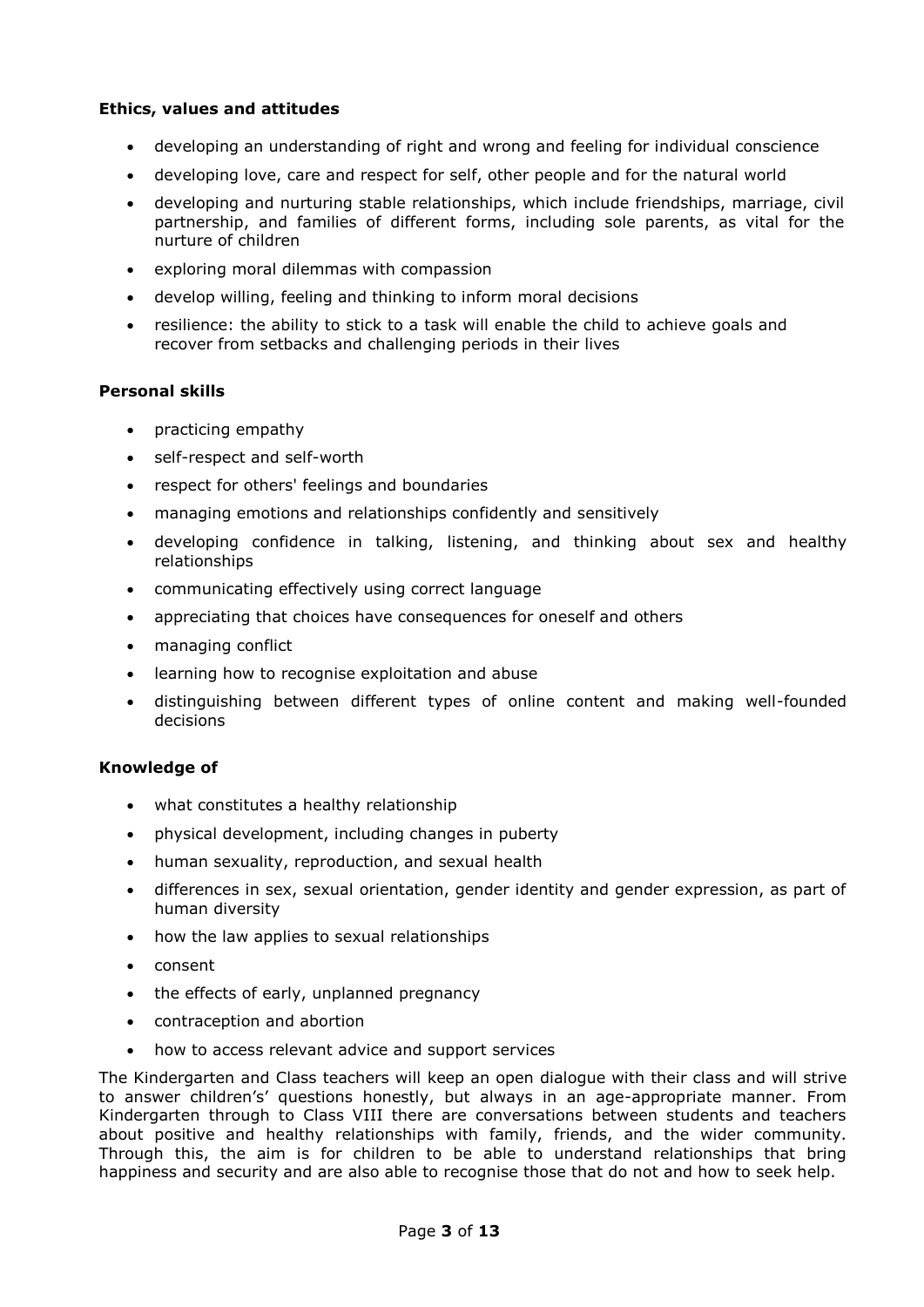## **Resources**

Age-appropriate books and resources are available for the children in Kindergarten and school which reflects the diverse British society we live in and the wider world. We want to give all children a sense of belonging, for each child to recognise themselves and their families in the provision. We celebrate diversity and much thought is given to have all the protected characteristics represented as part of the Kindergarten and school library. Families include step-families, children living across two houses with co-parents/separated parents, adoptive and foster parents, single parent families, and same sex parents, those living with grandparents or guardians. The books also depict an inclusive picture of ourselves and others, with people's chosen gender expression being embraced and accepted. Our books present both traditional and non-stereotypical gender roles through diverse representation. The preferred pronouns of children, parents and staff will be respected, including pronouns and gender expression that are fluid. It is acknowledged even from this early age, that people need an environment where they can develop their own sense of identity, express themselves freely and have their choices respected and validated.

Books about puberty is available for children in Class V onwards to Class VIII and books about sex education is available for children in Class VII and Class VIII to compliment the biology curriculum.

## **Online safety**

The principles of positive relationships also apply online. We teach children about online safety from Kindergarten onwards in an age-appropriate way and about behaviour online in a way that is relevant to pupils' lives, being a school that recommends limited screen use. The children are taught about how information and data is shared and used in all contexts, and how many websites are businesses that use information provided by users in ways they might not expect. Emphasis is put on the sharing of pictures and the legal implications of this.

### **Relationships education for Kindergarten aged children 3-6 years**

The seasonal curriculum fosters a relationship with nature, through activities, stories, song and verse. There is an emphasis on the beauty of the interconnected natural world and this picture of interconnectedness and harmony is extended to the fostering of healthy relationships between people. The golden rule that 'everyone is welcome' is implicit in all activities and through imitation of the teacher. The mixed age group of 3 to 6-year-olds, creates opportunities for dynamic relationships, the younger look up to the example of the older child and the older nurture the younger. Through stories, imitation of the teachers' example and golden rules such as 'gentle hands', 'kind words' and 'everyone is welcome,' expectations for positive relationships are made clear. From Kindergarten, respect for others is taught in an age-appropriate way, in terms of understanding one's own and others' boundaries in play, in negotiations about space, toys, books, resources and so on.

Social issues are dealt with through pedagogical and healing stories. The teachers have expectations of the children to learn to make good choices and make amends if someone is hurt as per behaviour policy. Children are supported to develop their skills in negotiating any disagreements between themselves and finding their own resolutions. Children are supported to develop their own voice in terms of expressing consent in physical and verbal interactions and in the play. Turn taking, treating others with kindness, consideration and respect with honesty and truthfulness are at the heart of our values that we foster in the children. We teach children how to establish personal space and boundaries, show respect and understand the differences between appropriate and inappropriate or unsafe physical contact with consent at the centre of what we do right from the beginning in kindergarten.

# **Staying safe**

In Kindergarten, the message is reinforced that certain body parts are private and that everyone has the right to privacy. Children can choose to use toilet facilities without others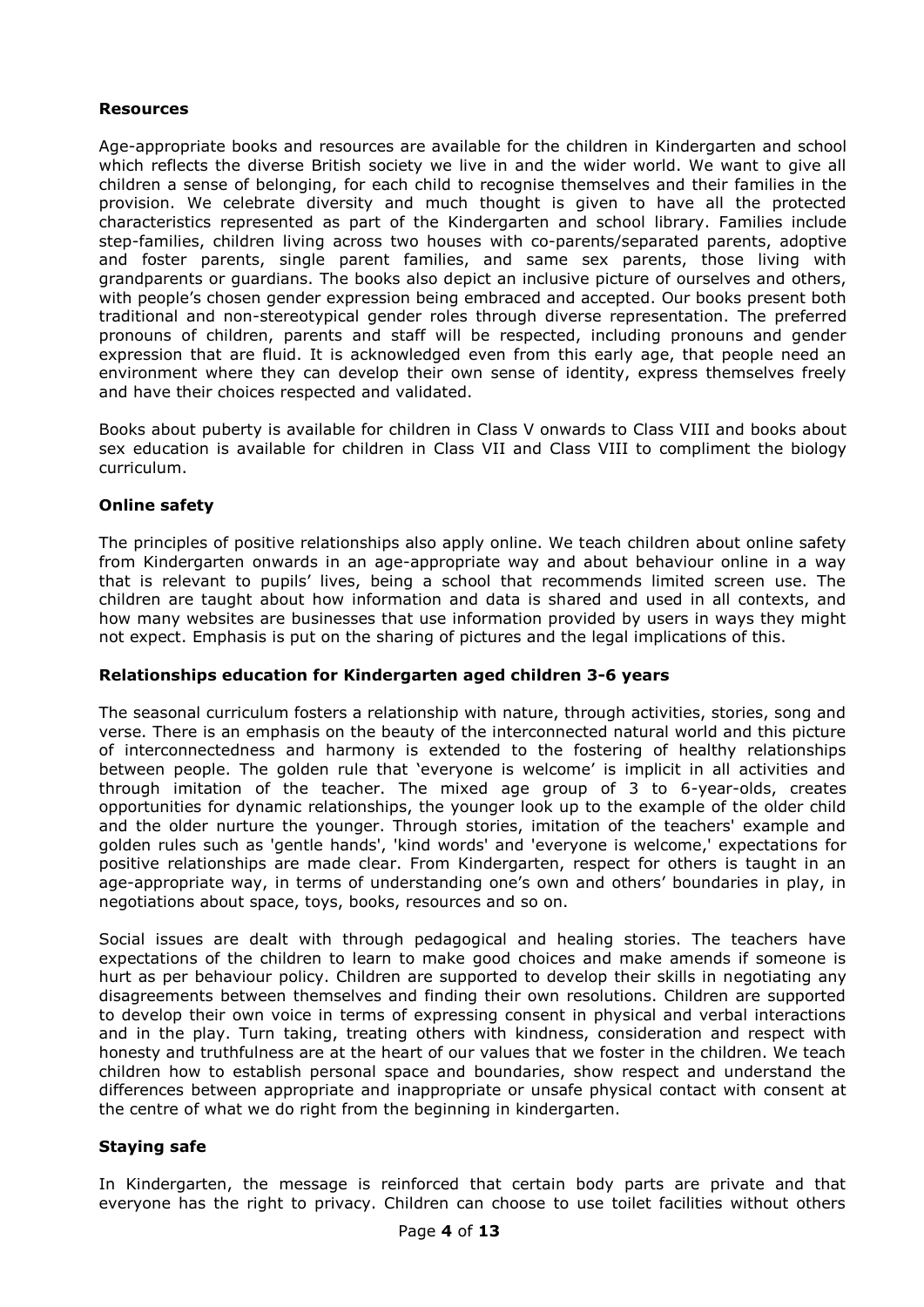present and close the door to give themselves privacy. Young children can be unselfconscious about their body, and care is taken to avoid shaming self-exposure or nudity, while reinforcing the expectation that in a shared space such as kindergarten, we remain clothed, except when changing clothes or using the toilet. We reference the NSPCC 'underwear rule' that defines private parts as those covered by a swimsuit or underwear. Parents evenings include advice for parents and online resources such as NSPCC guidance are shared with parents. (The NSPCC advises parents to explain to children about what it calls "the underwear rule", using the acronym PANTS, which is that: **P**rivates are private. **A**lways remember your body belongs to you. **N**o means no. **T**alk about secrets that upset you.

# **Relationship education in the Lower School Primary school aged children 6 - 11 years**

The foundations laid in Kindergarten continues in school. The school environment, resources, the festival year and the curriculum celebrate differences and similarities.

**Class I and II** – the forming of the habits of the class and learning how to relate to each other is at the forefront of the curriculum. The golden rules are further developed into classroom rules and to negotiate conflicts with I-sentences are practiced solving conflicts. All stories have a moral element. The teacher might use pedagogical stories to bring out the best qualities in the children.

**Class III** – special care is given in the curriculum to support the child going through the 9 year-old change by teaching self-sufficiency. The year of the farm block is an example of the inter-connected world. A residential trip to the farm is a threshold experience of confidence building teamwork; everyone's contribution to the functioning of the farm is valued. The building main lesson fosters self-esteem and teamwork and the shelter from around the world is also a picture of how humans can live in and off their environment. The different traditional professions presented give the child a sense of confidence in their future. The stories from Hebrew mythology provide the moral teaching of the year. The 10 commandments are often used to make "class commandments". Clear expectations of what makes a good friend are taught.

# **Staying safe I-III**

Empathy/pedagogical stories are used as a tool to understand each other's boundaries. Painting stories describe character traits and negotiating space and relationships in a pictorial way.

St Paul's Steiner School discourages young children being online, nevertheless, children are taught about staying safe online and who to talk to if something and someone makes you upset.

**Class IV** – the Human being and Animal main lesson comparing the human being to different aspects of the animal kingdom. Similarities are the life processes, nutrition, growth and reproduction. It lends itself to follow the life cycles of an animal more closely and make comparisons with humans. Local History and Geography lends itself to establish a sense of place. The class comes together on the residential craft trip.

**Class V** – pollination and plant reproduction are studied as part of the botany main lesson and it gives an opportunity to draw parallels with human beings; a year-long exploration of the Ancient cultures fosters an appreciation for different religions and traditions; the Olympic Games residential trip, together with up to 400 other class V students is a threshold experience to build both self-esteem and co-operation skills.

Though some children might not go through puberty until after they have left St Paul's the class teacher will endeavour to have an open communication with the parents as individual children might start puberty early. They will be supported sensitively, individually or in a group, and the teacher will make practical arrangements to support the child who starts their period. Knowing the group of children, the class teacher can adjust the Man and Animal (IV) or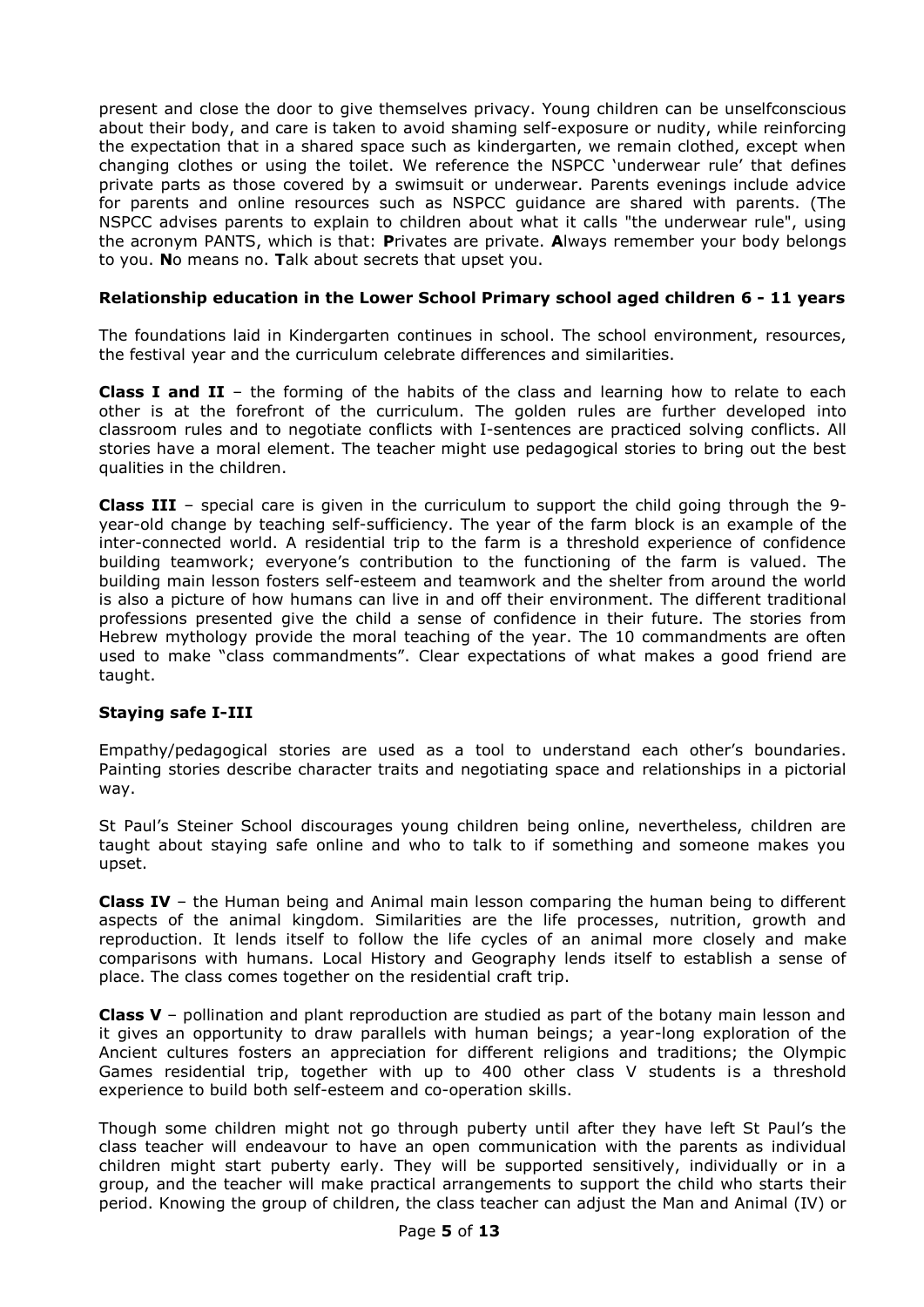Botany (V) curriculum to inform the children about changes in puberty in an age-appropriate and holistic way. The class teacher facilitates group work with the girls exploring the physical changes in a supportive and appreciative workshop.

Care will be taken to support children who are exploring or questioning their gender expression, gender identity or sexual orientation. The school creates a safe environment for children to express themselves by including LGBTQ+ role models in our curriculum, celebrating LGBT History Month in February, and Pride Month in June. Teachers are trained in LGBTQ+ awareness and access online resources to support their understanding in this area.

## **By the end of primary school:**

l

|                                                  | Pupils should know                                                                                                                                                                                                                                                                                                                                                                                                                           |
|--------------------------------------------------|----------------------------------------------------------------------------------------------------------------------------------------------------------------------------------------------------------------------------------------------------------------------------------------------------------------------------------------------------------------------------------------------------------------------------------------------|
| <b>Families and</b><br>people who care<br>for me | that families are important for children growing up because they<br>can give love, security and stability.                                                                                                                                                                                                                                                                                                                                   |
|                                                  | the characteristics of healthy family life, commitment to each other,<br>$\bullet$<br>including in times of difficulty, protection and care for children and<br>other family members, the importance of spending time together<br>and sharing each other's lives.                                                                                                                                                                            |
|                                                  | that others' families, either in school or in the wider world,<br>$\bullet$<br>sometimes look different from their family, but that they should<br>respect those differences and know that other children's families are<br>also characterised by love and care. that stable, caring<br>relationships, which may be of different types, are at the heart of<br>happy families, and are important for children's security as they<br>grow up. |
|                                                  | that marriage represents a formal and legally recognised<br>$\bullet$<br>commitment of two people to each other which is intended to be<br>lifelong.                                                                                                                                                                                                                                                                                         |
|                                                  | how to recognise if family relationships are making them feel<br>$\bullet$<br>unhappy or unsafe, and how to seek help or advice from others if<br>needed.                                                                                                                                                                                                                                                                                    |
|                                                  | Pupils should know                                                                                                                                                                                                                                                                                                                                                                                                                           |
| <b>Caring</b><br>friendships                     | how important friendships are in making us feel happy and secure,<br>and how people choose and make friends.                                                                                                                                                                                                                                                                                                                                 |
|                                                  | the characteristics of friendships, including mutual respect,<br>$\bullet$<br>truthfulness, trustworthiness, loyalty, kindness, generosity, trust,<br>sharing interests and experiences and support with problems and<br>difficulties.                                                                                                                                                                                                       |
|                                                  | that healthy friendships are positive and welcoming towards others,<br>$\bullet$<br>and do not make others feel lonely or excluded.                                                                                                                                                                                                                                                                                                          |
|                                                  | that most friendships have ups and downs, and that these can often<br>$\bullet$<br>be worked through so that the friendship is repaired or even<br>strengthened, and that resorting to violence is never right.                                                                                                                                                                                                                              |
|                                                  | how to recognise who to trust and who not to trust, how to judge<br>$\bullet$<br>when a friendship is making them feel unhappy or uncomfortable,<br>managing conflict, how to manage these situations and how to seek<br>help or advice from others, if needed.                                                                                                                                                                              |

 $1$  Marriage in England and Wales is available to both opposite sex and same sex couples. The Marriage (Same Sex Couples) Act 2013 extended marriage to same sex couples in England and Wales. The ceremony through which a couple get married may be civil or religious.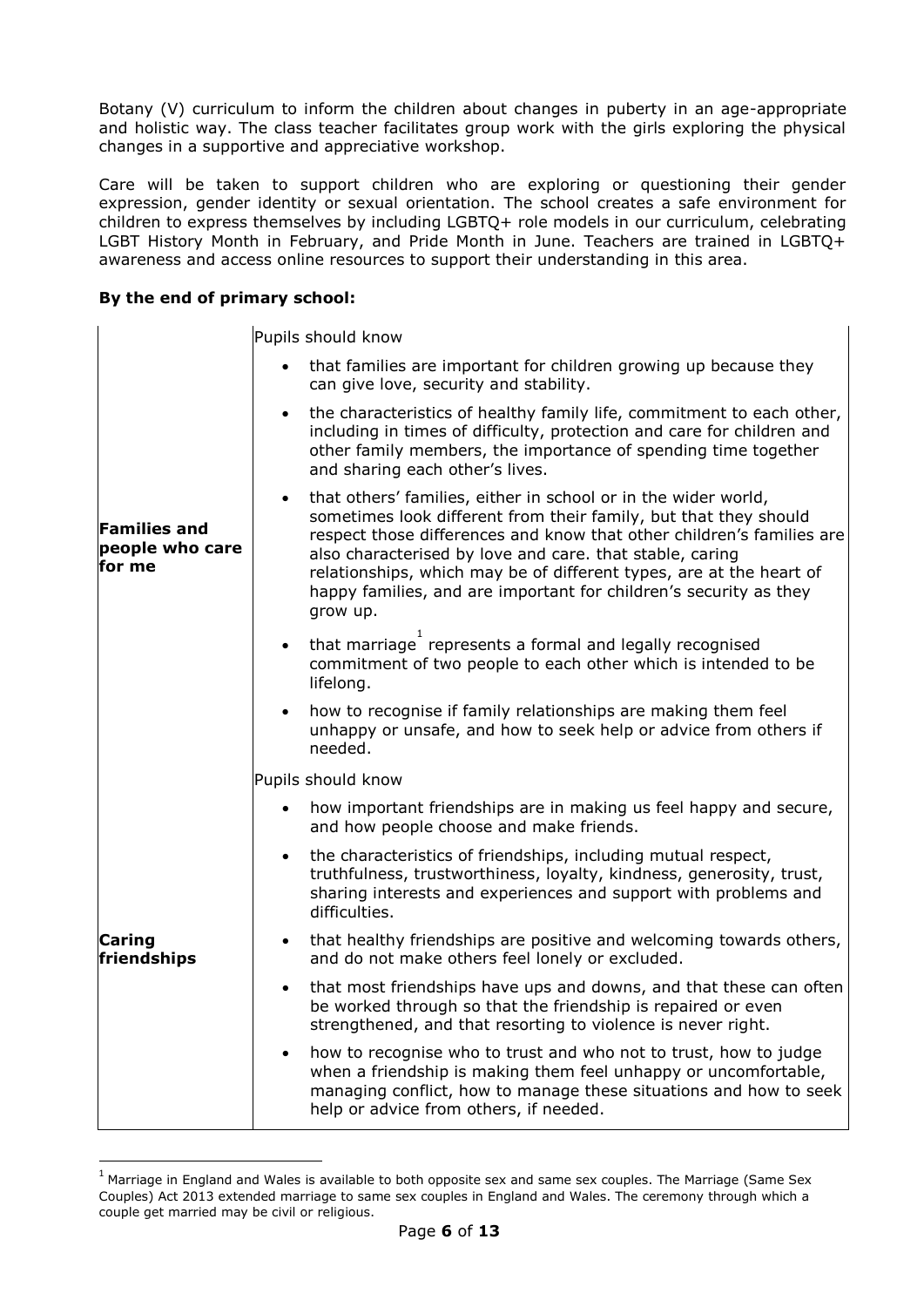|                   | Pupils should know                                                                                                                                                                                                                 |  |
|-------------------|------------------------------------------------------------------------------------------------------------------------------------------------------------------------------------------------------------------------------------|--|
| Respectful        | the importance of respecting others, even when they are very<br>different from them (for example, physically, in character,<br>personality or backgrounds), or make different choices or have<br>different preferences or beliefs. |  |
|                   | practical steps they can take in a range of different contexts to<br>$\bullet$<br>improve or support respectful relationships.                                                                                                     |  |
| relationships     | the conventions of courtesy and manners.<br>$\bullet$                                                                                                                                                                              |  |
|                   | the importance of self-respect and how this links to their own<br>$\bullet$<br>happiness.                                                                                                                                          |  |
|                   | that in school and in wider society they can expect to be treated<br>$\bullet$<br>with respect by others, and that in turn they should show due<br>respect to others, including those in positions of authority.                   |  |
|                   |                                                                                                                                                                                                                                    |  |
|                   | about different types of bullying (including cyberbullying), the<br>$\bullet$<br>impact of bullying, responsibilities of bystanders (primarily reporting<br>bullying to an adult) and how to get help.                             |  |
|                   | what a stereotype is, and how stereotypes can be unfair, negative<br>or destructive.                                                                                                                                               |  |
|                   | the importance of permission-seeking and giving in relationships<br>$\bullet$<br>with friends, peers and adults.                                                                                                                   |  |
|                   | Pupils should know                                                                                                                                                                                                                 |  |
| <b>Online</b>     | that people sometimes behave differently online, including by<br>pretending to be someone they are not.                                                                                                                            |  |
|                   | that the same principles apply to online relationships as to face-to-<br>$\bullet$<br>face relationships, including the importance of respect for others<br>online including when we are anonymous.                                |  |
| relationships     | the rules and principles for keeping safe online, how to recognise<br>$\bullet$<br>risks, harmful content and contact, and how to report them.                                                                                     |  |
|                   | how to critically consider their online friendships and sources of<br>information including awareness of the risks associated with people<br>they have never met.                                                                  |  |
|                   | how information and data is shared and used online.                                                                                                                                                                                |  |
|                   | Pupils should know                                                                                                                                                                                                                 |  |
| <b>Being safe</b> | what sorts of boundaries are appropriate in friendships with peers<br>and others (including in a digital context).                                                                                                                 |  |
|                   | about the concept of privacy and the implications of it for both<br>$\bullet$<br>children and adults; including that it is not always right to keep<br>secrets if they relate to being safe.                                       |  |
|                   | that each person's body belongs to them, and the differences<br>$\bullet$<br>between appropriate and inappropriate or unsafe physical, and<br>other, contact.                                                                      |  |
|                   | how to respond safely and appropriately to adults they may<br>$\bullet$<br>encounter (in all contexts, including online) whom they do not<br>know.                                                                                 |  |
|                   | how to recognise and report feelings of being unsafe or feeling bad<br>$\bullet$<br>about any adult.                                                                                                                               |  |
|                   | how to ask for advice or help for themselves or others, and to keep                                                                                                                                                                |  |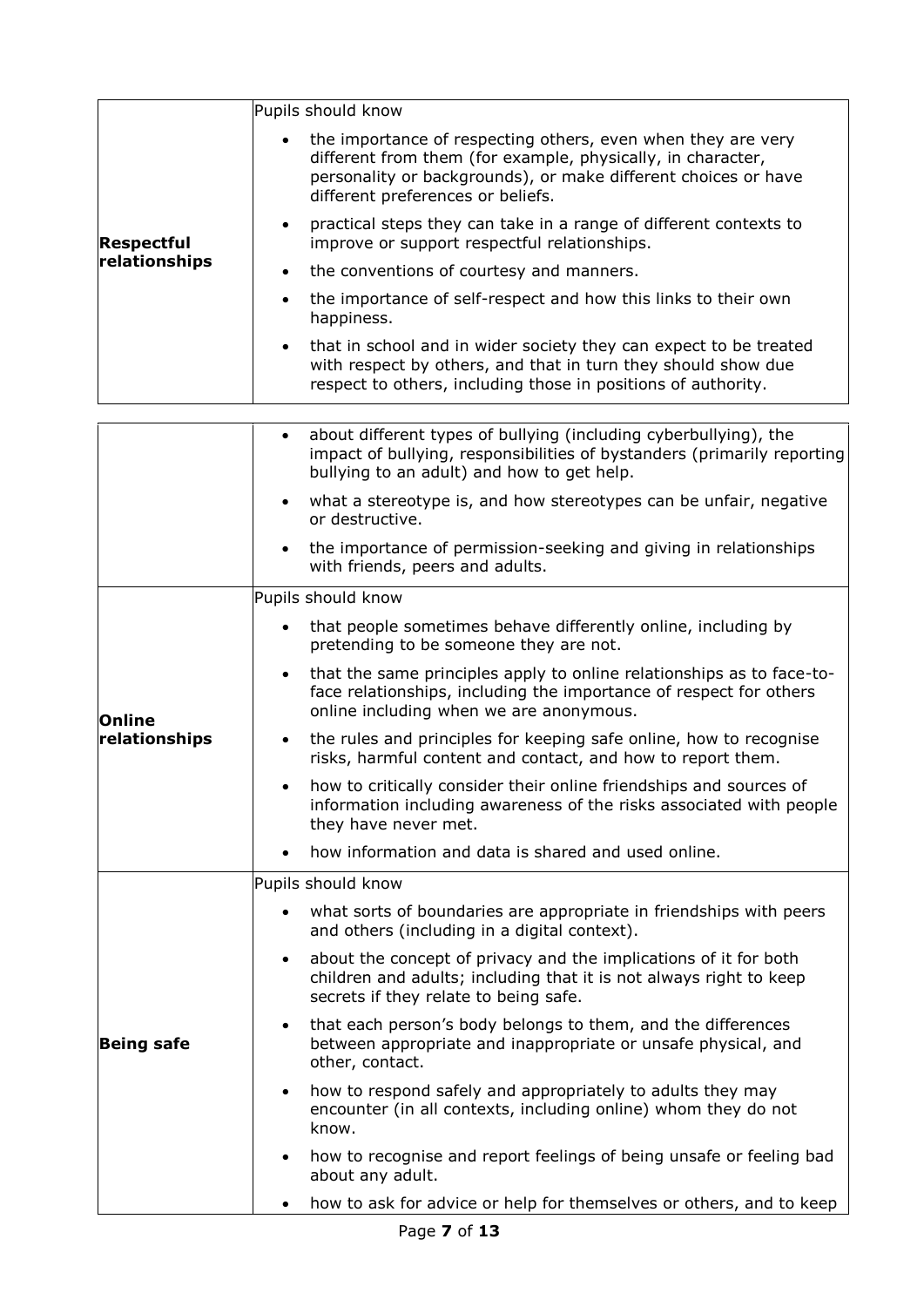| trying until they are heard.                                                           |
|----------------------------------------------------------------------------------------|
| how to report concerns or abuse, and the vocabulary and<br>confidence needed to do so. |
| where to get advice e.g. family, school and/or other sources.                          |

## **Relationships and Sex Education for Secondary school aged children aged 12 -14 years)**

**Class VI** – a new capacity to see cause and effect of actions is built upon in the curriculum; life cycle main lesson with examples from both plant and animal kingdom lend itself to talk about physical and emotional changes in adolescence, including menstruation. Class teacher plan an appropriate way of celebrating changes the children are about to go through, for example in an outdoor experience. They embark on a Roman History, exploring the making of laws, society and the speech between Brutus and Mark Anthony sparks debating skills. Class VI pupils often attend an assertiveness workshop run by Kidscape this year, in support of the anti-bullying curriculum.

We work with the sex education through various workshops, including a boy's workshop in class VI to help with their potentially challenging transition to young adult.

**Class VII** – an outwards bound class trip to strengthen the group and individual confidence is held; Creative writing main lesson block, Wish, Wonder and Surprise supports self-expression and reflection; Physiology main lesson on health and hygiene with detailed presentation of the physical and emotional aspects of changes in puberty, sexual reproduction, pregnancy, childbirth and nurturing of infants, paralleled by wellbeing and relationship aspects.

**Class VIII** – physical changes continued to be explored during the anatomy main lesson. Selfesteem, compassion and positive relationships are continually being fostered with examples from history and literature. A challenge is their individual Project they present for the whole school community and the Class VIII play, which strengthen their individual self-belief and ability to work with others.

Sex and relationships education is integral to our PSHE and SMSC curriculum in the middle school. The aim of RSE is to give young people the information they need to help them develop healthy, nurturing relationships of all kinds, not just intimate relationships.

In addition to the ongoing work in all lessons, as part of middle school assemblies more explicit work on self-esteem, self-compassion, positive relationships, anti-bullying and online safety, at times with outside providers. Topics covered are healthy relationships, online safety, for the older students (VII and VIII) sex and the law, contraception, abortion, sexually transmitted diseases and access of sexual health and wellbeing services (See Brook.org.uk). Resilience as a barrier to addiction is explored in a special workshop with Amy Winehouse Foundation. Personal safety and First Aid are taught in stages during the last three years at St Paul's.

At St Paul's we foster positive relationships between the different genders of students and have high expectations of all the students regardless of gender.

A session on LGBTQIA+ awareness is also shared with class VIII covering sex, sexual orientation, respect for people's gender identity and expression and their chosen pronouns. This includes awareness of cisgender and transgender and about how to be an ally to LGBTQIA+ people, how to support those coming out and the history of the fight for equality. We do not tolerate homophobic, biphobic and transphobic comments or bullying - see antibullying policy. If a Q & A session is held, as a whole class or in groups, whatever their developing sexuality, every student will be given sex and relationship education that is relevant for them. We will ensure that our sex and relationship education is LGBTQ+ inclusive throughout.

In the middle school, sex and relationships education is informed by this awareness, to ensure that issues relating to LGBTQ+ young people are addressed. Discussions around conception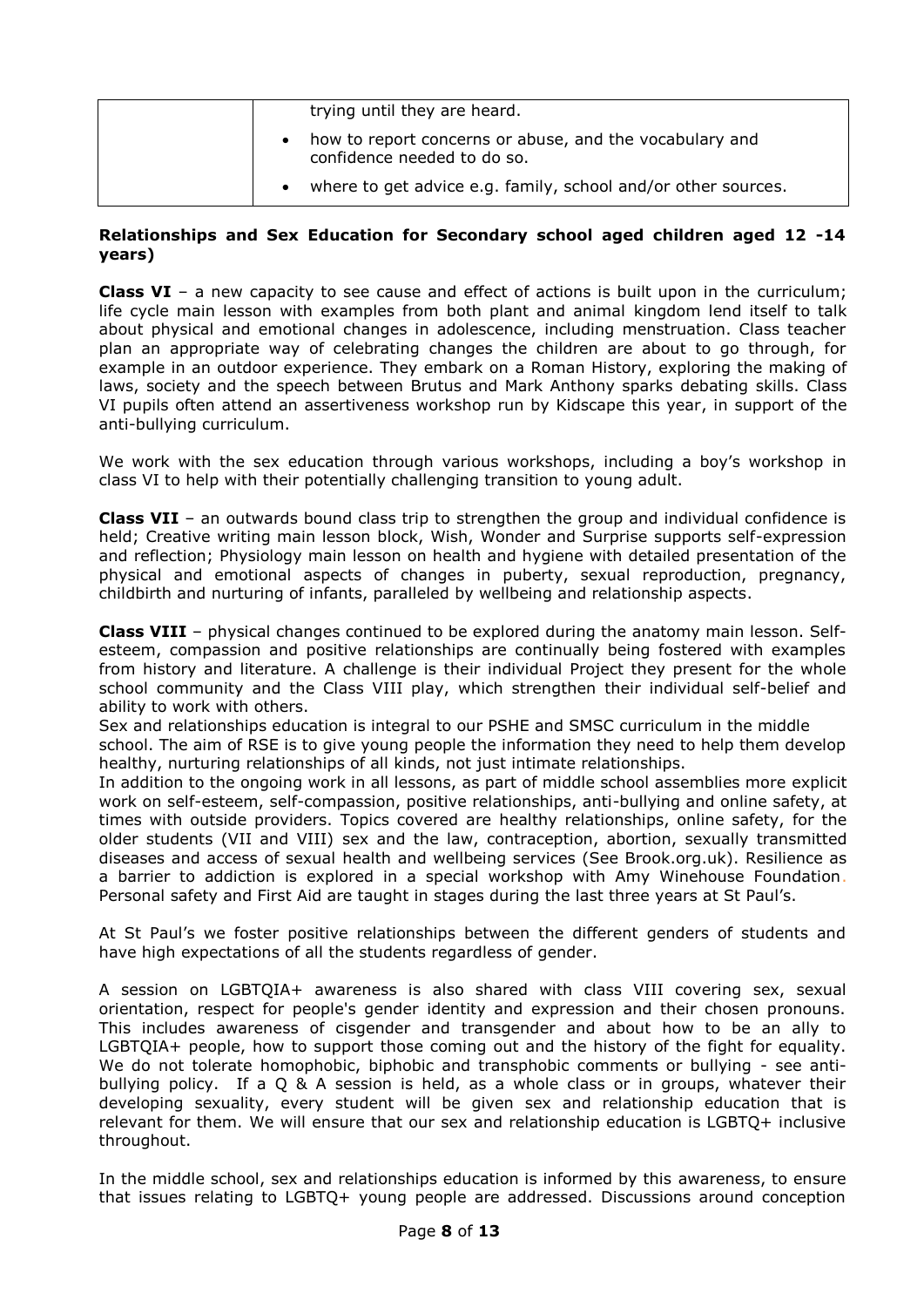are inclusive of IVF, assisted conception and donor conception so that all families are represented.

## **By the end of secondary school:**

**Families** 

## **Schools should continue to develop knowledge on topics specified for primary as required and in addition cover the following content by the end of secondary:**

Pupils should know

- that there are different types of committed, stable relationships.
- how these relationships might contribute to human happiness and their importance for bringing up children.
- what marriage is, including their legal status e.g. that marriage carries legal rights and protections not available to couples who are cohabiting or who have married, for example, in an unregistered religious ceremony.
- why marriage is an important relationship choice for many couples and why it must be freely entered into.
	- the characteristics and legal status of other types of long-term relationships.
	- the roles and responsibilities of parents with respect to raising of children, including the characteristics of successful parenting.
	- how to: determine whether other children, adults or sources of information are trustworthy: judge when a family, friend, intimate or other relationship is unsafe (and to recognise this in others' relationships); and, how to seek help or advice, including reporting concerns about others, if needed.

|                                                                 | Pupils should know                                                                                                                                                                                                                                                                                                                                                                                                                                       |
|-----------------------------------------------------------------|----------------------------------------------------------------------------------------------------------------------------------------------------------------------------------------------------------------------------------------------------------------------------------------------------------------------------------------------------------------------------------------------------------------------------------------------------------|
| <b>Respectful</b><br>relationships,<br>including<br>friendships | the characteristics of positive and healthy friendships (in all<br>contexts, including online) including: trust, respect, honesty,<br>kindness, generosity, boundaries, privacy, consent and the<br>management of conflict, reconciliation and ending relationships.<br>This includes different (non-sexual) types of relationship.<br>practical steps they can take in a range of different contexts to<br>improve or support respectful relationships. |
|                                                                 | how stereotypes, in particular stereotypes based on sex, gender,<br>$\bullet$<br>race, religion, sexual orientation or disability, can cause damage<br>(e.g. how they might normalise non-consensual behaviour or<br>encourage prejudice).                                                                                                                                                                                                               |
|                                                                 | that in school and in wider society they can expect to be treated<br>$\bullet$<br>with respect by others, and that in turn they should show due<br>respect to others, including people in positions of authority and<br>due tolerance of other people's beliefs.                                                                                                                                                                                         |
|                                                                 | about different types of bullying (including cyberbullying), the<br>$\bullet$<br>impact of bullying, responsibilities of bystanders to report<br>bullying and how and where to get help.                                                                                                                                                                                                                                                                 |
|                                                                 | that some types of behaviour within relationships are criminal,<br>$\bullet$<br>including violent behaviour and coercive control.                                                                                                                                                                                                                                                                                                                        |
|                                                                 | what constitutes sexual harassment and sexual violence and why<br>$\bullet$<br>these are always unacceptable.                                                                                                                                                                                                                                                                                                                                            |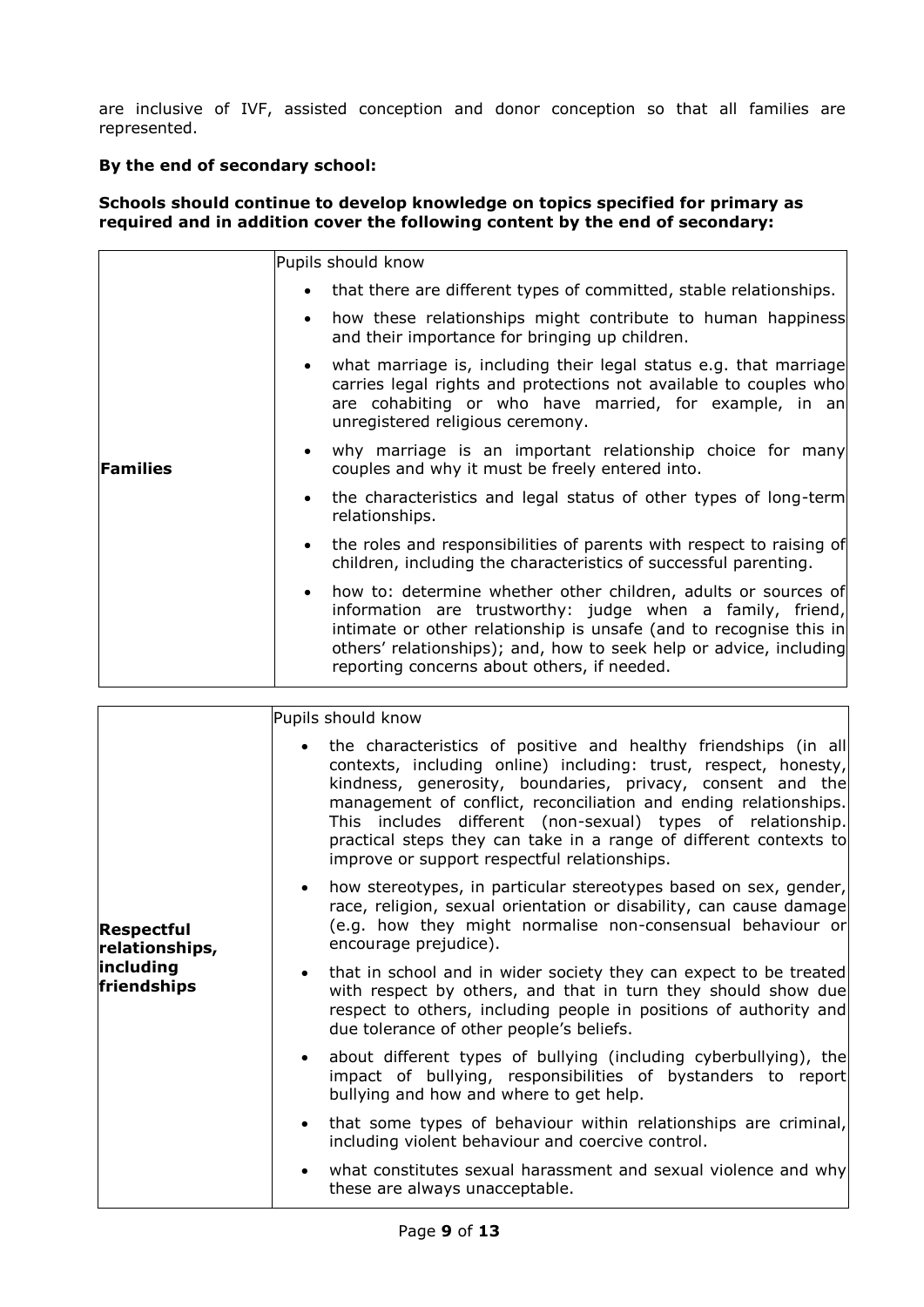|                  | legal rights and responsibilities regarding<br>equality<br>the<br>$\bullet$<br>(particularly with reference to the protected characteristics as<br>defined in the Equality Act 2010) and that everyone is unique and<br>equal.                                       |
|------------------|----------------------------------------------------------------------------------------------------------------------------------------------------------------------------------------------------------------------------------------------------------------------|
|                  | Pupils should know                                                                                                                                                                                                                                                   |
| Online and media | their rights, responsibilities and opportunities online, including<br>that the same expectations of behaviour apply in all contexts,<br>including online.                                                                                                            |
|                  | about online risks, including that any material someone provides<br>$\bullet$<br>to another has the potential to be shared online and the difficulty<br>of removing potentially compromising material placed online.                                                 |
|                  | not to provide material to others that they would not want shared<br>$\bullet$<br>further and not to share personal material which is sent to them.                                                                                                                  |
|                  | what to do and where to get support to report material or<br>$\bullet$<br>manage issues online.                                                                                                                                                                      |
|                  | the impact of viewing harmful content.<br>$\bullet$                                                                                                                                                                                                                  |
|                  | that specifically sexually explicit material e.g. pornography<br>$\bullet$<br>presents a distorted picture of sexual behaviours, can damage<br>the way people see themselves in relation to others and<br>negatively affect how they behave towards sexual partners. |
|                  | that sharing and viewing indecent images of children (including<br>$\bullet$<br>those created by children) is a criminal offence which carries<br>severe penalties including jail.                                                                                   |
|                  | how information and data is generated, collected, shared and<br>$\bullet$<br>used online.                                                                                                                                                                            |

|                                                 | Pupils should know                                                                                                                                                                                                                                             |
|-------------------------------------------------|----------------------------------------------------------------------------------------------------------------------------------------------------------------------------------------------------------------------------------------------------------------|
| <b>Being safe</b>                               | • the concepts of, and laws relating to, sexual consent, sexual<br>exploitation, abuse, grooming, coercion, harassment, rape,<br>domestic abuse, forced marriage, honour-based violence and<br>FGM, and how these can affect current and future relationships. |
|                                                 | • how people can actively communicate and recognise consent<br>from others, including sexual consent, and how and when<br>consent can be withdrawn (in all contexts, including online).                                                                        |
| Pupils should know                              |                                                                                                                                                                                                                                                                |
|                                                 | • how to recognise the characteristics and positive aspects of<br>healthy one-to-one intimate relationships, which include mutual<br>respect, consent, loyalty, trust, shared interests and outlook, sex<br>and friendship.                                    |
| <b>Intimate and</b><br>sexual<br>relationships, | • that all aspects of health can be affected by choices they make in<br>sex and relationships, positively or negatively, e.g. physical,<br>emotional, mental, sexual and reproductive health and wellbeing.                                                    |
| including sexual<br>health                      | • the facts about reproductive health, including fertility, and the<br>potential impact of lifestyle on fertility for men and women and<br>menopause.                                                                                                          |
|                                                 | that there are a range of strategies for identifying and managing<br>sexual pressure, including understanding peer pressure, resisting<br>pressure and not pressurising others.                                                                                |
|                                                 | that they have a choice to delay sex or to enjoy intimacy without                                                                                                                                                                                              |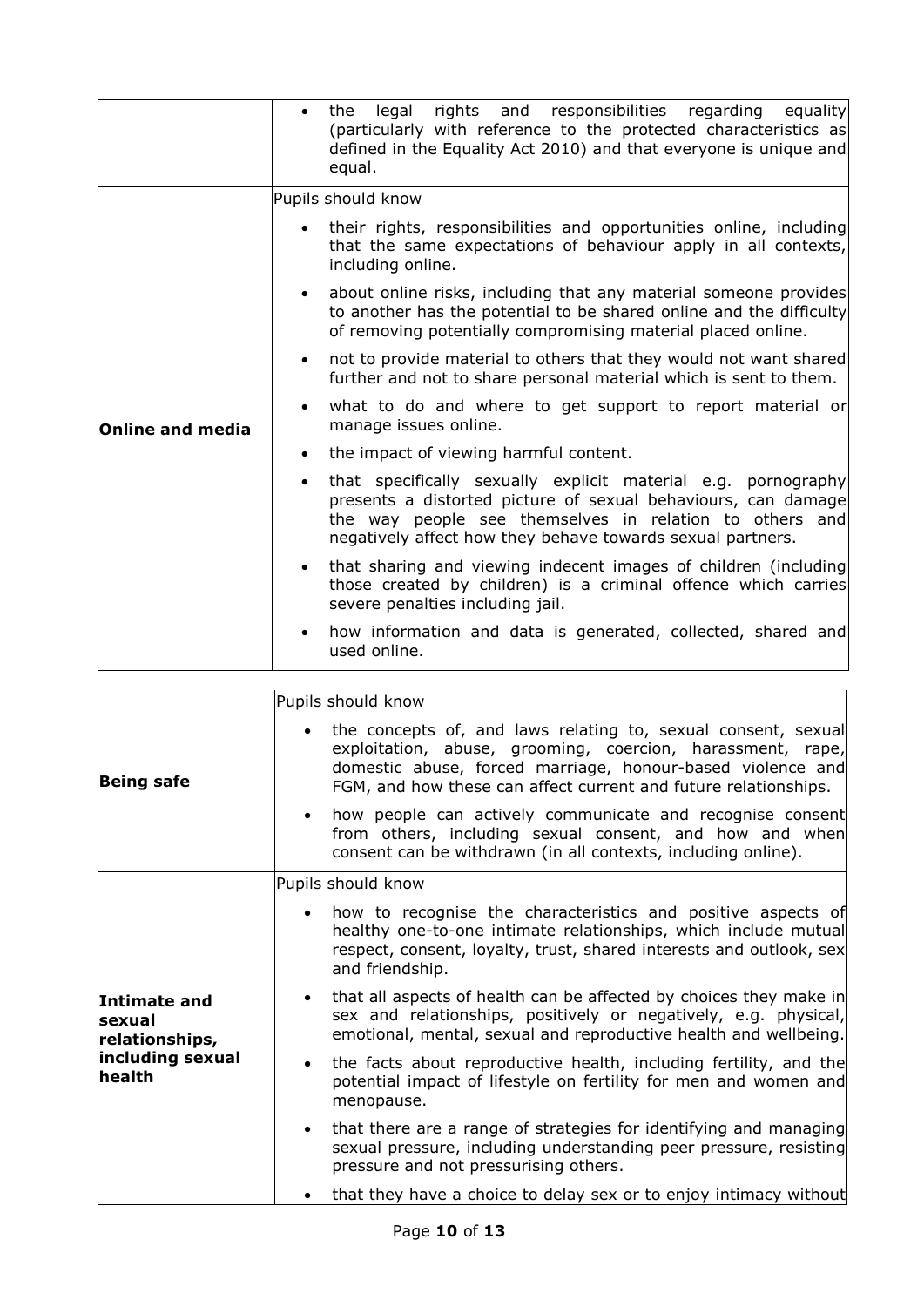| sex.                                                                                                                                                                                                                                         |
|----------------------------------------------------------------------------------------------------------------------------------------------------------------------------------------------------------------------------------------------|
| the facts about the full range of contraceptive choices, efficacy<br>$\bullet$<br>and options available.                                                                                                                                     |
| the facts around pregnancy including miscarriage.<br>$\bullet$                                                                                                                                                                               |
| that there are choices in relation to pregnancy (with medically<br>and legally accurate, impartial information on all options,<br>including keeping the baby, adoption, abortion and where to get<br>further help).                          |
| how the different sexually transmitted infections (STIs),<br>$\bullet$<br>including HIV/AIDs, are transmitted, how risk can be reduced<br>through safer sex (including through condom use) and the<br>importance of and facts about testing. |
| about the prevalence of some STIs, the impact they can have on<br>$\bullet$<br>those who contract them and key facts about treatment.                                                                                                        |
| how the use of alcohol and drugs can lead to risky sexual<br>$\bullet$<br>behaviour.                                                                                                                                                         |
| how to get further advice, including how and where to access<br>$\bullet$<br>confidential sexual and<br>reproductive health advice and<br>treatment.                                                                                         |

## **Who teaches relationship and sex education at St Pauls?**

- The provision is mainly delivered by the KG teacher (RE) and class teacher (RSE).
- At times other teachers with relevant skills and experience might be involved in delivering certain aspects of the RSE curriculum.
- Puberty workshops for Boys and girls are often held by external providers. At times we use Sexual Health organisations such as Brook.org.uk.
- At St Paul's we check visitor's credentials along with ensuring their planned programme fits with the school's ethos.

### **Monitoring and Evaluation**

The Trustee Board

The Trustee Board will approve the RSE policy and hold the Headteacher to account for its implementation.

The Headteacher

- The headteacher sets out the Relationships and Sexual Education policy and through the T&L responsibilities the support is given to the teachers who are responsible for implementation. Each teacher shares their work in Early Years meeting, Teachers Meeting and College. The Designated Safeguarding Lead is involved when a disclosure is made as per Safeguarding policy.
- The head teacher is monitoring the work of the teacher through learning walks, mentoring, book looks and in meetings.
- The Headteacher is managing requests to withdraw pupils from non-statutory/nonscience components of RSE

Teachers are responsible for:

• Delivering RE/RSE in a sensitive way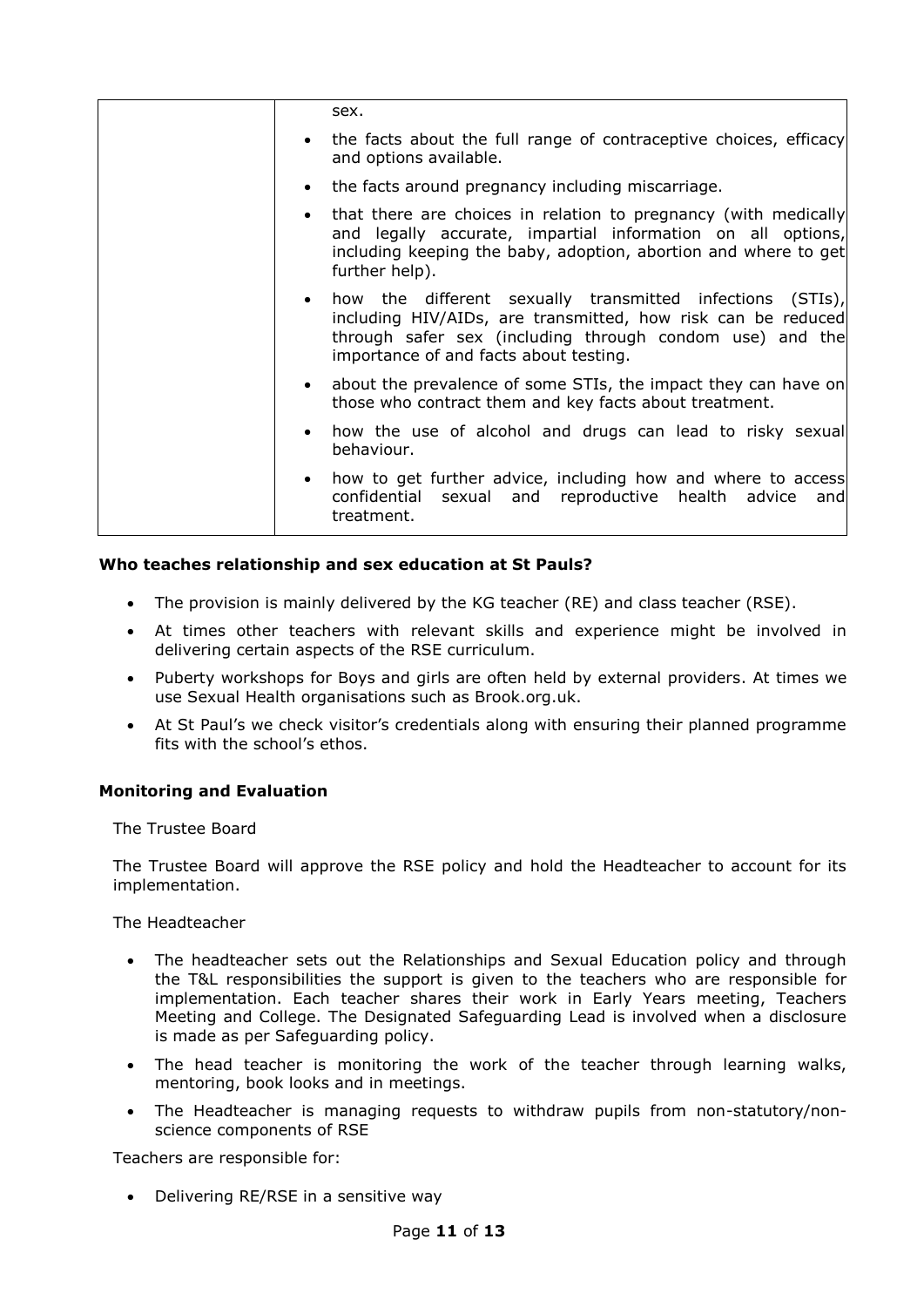- Modelling positive attitudes to RE/RSE
- Monitoring progress
- Responding to the needs of individual pupils
- Responding appropriately to pupils whose parents wish them to be withdrawn from the non-statutory/non-science components of RSE
- Teachers do not have the right to opt out of teaching RSE. Teacher who has concerns about teaching RSE are encouraged to discuss this with the Headteacher.

# **Pupils**

Pupils are expected to engage fully in RSE and, when discussing issues related to RSE, treat others with respect and sensitivity.

# **Working in partnership with parents**

- At St Paul's Steiner School, we see parents as playing a key part in an effective relationship and sex education. Parents are the child's first teacher.
- Parents are seen as vital support to the growing child while bringing the culture and ethos of the family and we endeavour to work in partnership. We encourage the parents to have healthy conversations at home about this subject.
- The school will ensure that we comply with the relevant provisions of the Equality Act 2010, under which religion or belief is one of the "protected characteristics", alongside age, disability, gender reassignment, marriage and civil partnership, pregnancy and maternity, race, sex, and sexual orientation.
- Parents are informed before conversations about this subject occur in classes VII and VIII. Parents have the right to remove their children from some of the more explicit sex education lessons, assemblies and workshops held in class VII and VIII, but not from the biology main lesson on the reproductive system in class VII. It is school policy not to use "shocking" material in any part of the school, but to create an atmosphere of trust and security and teach from beautiful blackboard drawings, in keeping with the sense of reverence from previous years.
- When a parent would like to withdraw their child from this part of the curriculum the request should be in writing and a meeting needs to be held between teacher, Headteacher and parent to discuss the content and purpose of the curriculum before it will be respected. The schools will document this process to ensure a record is kept.
- The Headteacher will discuss with individual parents if they are concerned or would prefer their child not to participate. The Headteacher will reiterate the benefits of receiving this important education and any detrimental effects that withdrawal might have on the child. These could include any social and emotional effects of being excluded as well as receiving misinformation from other children. We strive for all the students to hear the same thing rather than versions that their peers might report to them if a child is not present for certain talks.
- If a pupil is excused from sex education, it is the school's responsibility to ensure that the pupil receives appropriate, purposeful education during the period of withdrawal. There is no right to withdraw from Relationships Education from kindergarten through to class 8.
- The Relationship and sex education policy is reviewed annually after a consultation process with the teaching and parent body and the policy is available on the school website.